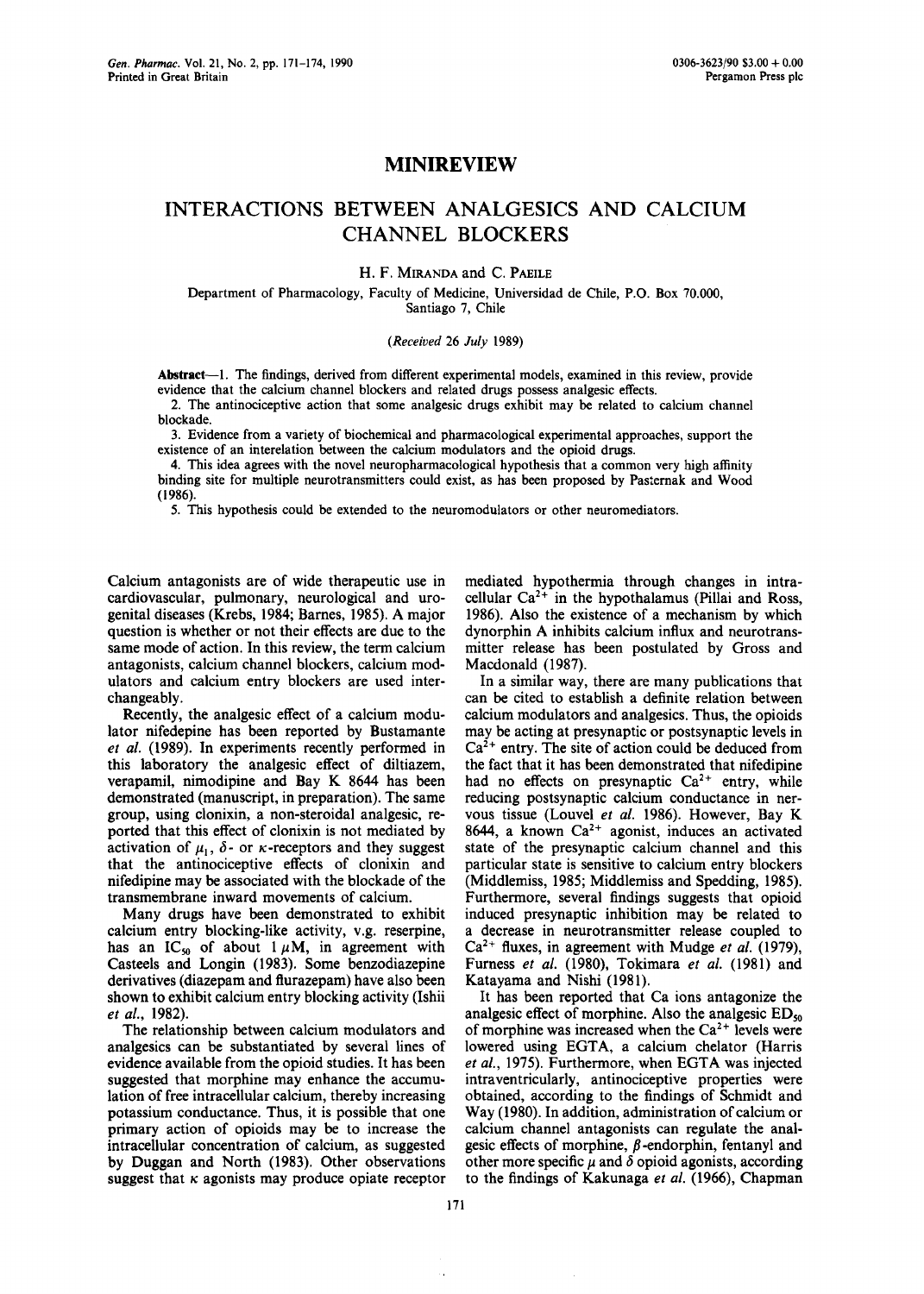and Way (1982), Harris *et al.* (1975), Belger *et al.*  (1985), Hoffmeister and Tettenborn (1986), Kavaliers and Ossenkopp (1986, 1987) and Kavaliers (1987). The analgesic effects of morphine,  $\beta$ -endorphin or enkephalines were greatly reduced after injection of  $Ca<sup>2+</sup>$  in the periaqueductal grey region, Guerrero-Mufioz *et al.* (1981). Besides, after acute administration of morphine, a decrease in  $Ca^{2+}$  content in the synaptosomes of the brain was obtained, according to Yamamoto *et al.* (1978). Moreover, the synaptosomal  $Ca<sup>2+</sup>$  uptake was decreased after morphine treatment (Guerrero-Mufioz *et al.,* 1979a), consequently,  $\beta$ -endorphin reduced synaptosomal 45Ca<sup>2+</sup> uptake, both *in vivo* and *in vitro.* The responses to morphine and to  $\beta$ -endorphin were completely reversed by naloxone (Guerrero-Mufioz *et al.,* 1979b).

It is worth noting that the effect evoked by the acute administration of opioids, are opposite to those obtained with chronic administration of the same drugs, in accordance to the findings of Harris *et al.*  (1976).

The calcium modulators seem to regulate nociception since diltiazem, a calcium slow channel blocker, greatly potentiated and prolonged the antinociceptive effect of morphine in rats. This finding seems to agree with the suggestion that opioid effects on analgesia are exerted via modulation of calcium fluxes across neural membrane (Benedek and Szikszay, 1984), In addition, nifedipine potentiated the analgesic effect of prolactin (PRL) and morphine. Calcium chloride administration antagonized both effects. These data suggest that PRL, similar to morphine, may alter calcium movements across the membrane to produce analgesia, in concordance with the findings obtained by Ramaswamy *et al.* (1986). Besides, TMB-8 (8-  $(N, N$ -diethylamino) $octyl$ -3,4,5-trimethoxybenzoate), which acts as an intracellular calcium antagonist, induced an antinociceptive effect in the mouse tailflick test and this response was antagonized by naloxone and by calcium ion. Thus, the activity of TMB-8 resembles that of opioids in that they are antagonized by the same substances *in vivo,* according to the report of Welch and Dewey (1986).

Various experimental findings suggest that the antagonistic effects of Phe-Met-Arg-Phe-amide (FMRF-amide) or the endogenous FMRF-amidelike peptides, on both opiate and opioid-mediated analgesia in mice, may involve alterations in the function of calcium channels, according to the reports of Kavaliers (1987).

The results obtained by Bongianni *et al.* (1986) suggest that  $Ca^{2+}$  channel blockers suppress the behavioural and neurochemical expressions of morphine abstinence by a mechanism that is different than those of opioids of  $\alpha_2$ -adrenoceptor agonists. Moreover, morphine was found to inhibit, in a dose-related fashion, the calcium fluxes in brain slices and synaptosomes (Crowder *et al.,* 1986).

These results demonstrate that important methodological problems have arisen when opioids and/or calcium blockers were tested as analgesics since their responses do not necessarily provide enough information to allow a wide understanding of their comparative effects. Thus the great variability of the  $IC_{50}$ values found could be due to several contributing factors: the time of pretreatment with the drug; the concentration range used; the time and equilibrium on the drug in the tissues. A similar variability in the  $IC_{\text{so}}$  values of calcium entry blockers in other tissues (rabbit and rat aorta), as inhibitors of NE and depolarization by K-induced contractions, has been reported by Godfraind *et al.* (1986). These variations include values from 0.82nM for nisoldipine to 10.000 nM for verapamil and from 0.03 nM for nisoldipine to 1.200 nM for diltiazem.

In view of the complexity of events underlying analgesia, interpretation of drug actions based on the antinociceptive properties is difficult. Indeed, inhibition of the noxious stimulus may be due to a decrease in some process in which calcium action is involved. It could also be the result of a change in other ionic processes. Moreover, in spite of their action as calcium modulators, opioids may have multiple electrophysiologic effects at different concentrations. The analgesia could probably be explained by the local anesthetic effect that some calcium modulators exhibit by interacting with Na<sup>+</sup> channels (Rodriguez-Pereira and Viana, 1968; Bayer *et al.*  1975; Galper and Catterall, 1979). It is known that neurons possess both sodium and calcium channels and they have been extensively studied by electrophysiological techniques (Hagiwara and Byerly, 1981; Tsien, 1983). Besides, it has been proposed that the modulated receptor hypothesis, that explains the blockade of Na + channels by local anesthetic in nerve and skeletal muscle, could be applied to  $Ca^{2+}$  channel blockade by calcium antagonists (Sanguinetti and Kass, 1984). This theory proposes that binding of a drug to a site located within the channel is influenced by the state of the channel and that this state is determined by membrane potential (Hille, 1977).

Recently, it has become apparent that there are distinct subtypes of potential-dependent  $Ca^{2+}$  channels in neurons, as described by Bossu *et al.* (1985), Carbone and Lux (1984) and Nowycky *et al.* (1985). The diversity of the kinetic characteristic of calcium currents in various neuronal systems results from the coexistence, in variable proportions, of different types of calcium channels. Some neurons have been shown to possess at least two distinct types of calcium conductances (Miller, 1985), others have described three subtypes of neuronal channels; L, T and N (Nowycky *et al.,* 1985). However, neuronal calcium channels are about equally sensitive to diltiazem and to verapamil but are somewhat different in relation to nifedipine, as reported by Akaike *et al.* (1981), Ito (1982), Ito *et al.* (1984), Brown *et al.* (1984) and Boil and Lux (1985).

In conclusion, neuronal calcium conductances appear to be affected by selective calcium entry blockers, either phenylalkylamines (verapamil), benzothiazepines (diltiazem) or dihydropyridines (nifedipine). These findings have been demonstrated almost exclusively in mammalian systems. Moreover, these calcium modulators may affect other ionic conductances at similar concentrations. If the opioid agents could have some properties related to calcium channel blockers, they may be acting by some of the same mechanisms that the calcium modulators do.

The possibility that opioids and calcium channel blockers could be binding to a similar single class of site in certain tissues of the central nervous system,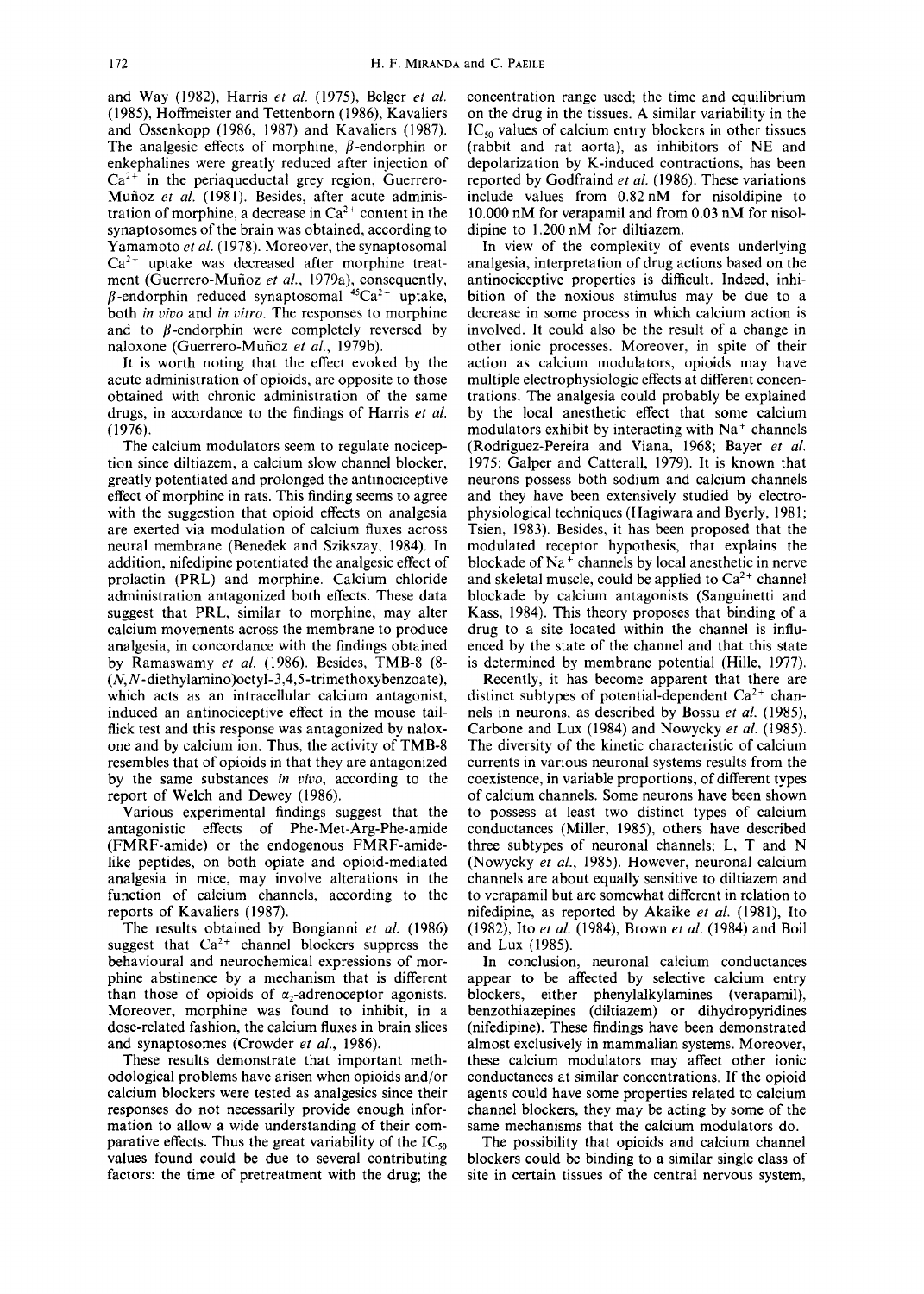could be supported by the findings of Godfraind *et al.*  (1986), who using binding techniques, in all tissues examined, including human brain and heart, have revealed that a single site binds dihydropyridines (nitrendipine, nimodipine) reversibly and with high affinity. However, in view of the structural differences between the various classes of opioids and calcium entry blockers it might be expected that their specific binding sites could be distinctly recognized. Moreover, the exact significance of the binding sites for calcium channel blockers found in the C.N.S. remains difficult to assess.

Godfraind *et al.* (1986) suggest that the overall number of observations showing a relationship between  $\alpha$ -adrenergic and calcium channels is impressive and while the possibility of overlap between the two entities has been raised, it probably indicates that the coupling between these two structures in the membrane is such that a change in conformation of one, affects the other. A similar relationship could arise between analgesic drugs and calcium modulators.

For calcium entry blockers to be considered a single species, three fundamental factors may account for a selective mechanism of action: (a) that the drug can only be effective as inhibitor if the activation of the tissue is dependent to a significant extent on the entry of extracellular calcium; (b) calcium channels probably do not constitute a single homogenous population in different tissues (Nowycky *et al.,* 1985; Nilius *et al.,* 1985; Hurwitz *et al.,* 1980; Hogestatt, 1984 and Bossu *et al.,* 1985), in consequence, the affinity of different calcium channels for different blockers may vary exhibiting regional tissue differences; (c) the conditions under which voltage-dependent calcium channels are activated play a major role in tissue selectivity. Indeed, the duration and/or frequency of stimulation, as well as the resting potential, will markedly influence the potency of some calcium entry blockers. Based on these facts, the possibility that the analgesic activity may be linked to mechanisms activating calcium influx and intracellular calcium release, in a non-identical manner in all situations, allows the possibility to argue that differences in sensitivity of the calcium channel blockers reflect differences in calcium gating mechanisms, if not in the channel themselves.

Differences of intrinsic activity of calcium modulators might therefore account for apparently selective inhibitory effects of nociception of these drugs. This effect would thus be a property of the agonist and of the receptor with which it interacts, rather than a difference in calcium channels.

The involvement of  $Ca^{2+}$  in opioid actions is founded on several experimental observations, exemplified by: (i)  $Ca^{2+}$  and its inophores antagonize opioids effects; (ii)  $Ca^{2+}$  antagonists enhance opioid antinociception and possess antinociceptive properties; (iii) acute administration of opioids decrease synaptosomal  $Ca<sup>2+</sup>$  content, whereas chronic administration increase the content in nerve ending fraction. All these facts can be used to explain, at least partially, the molecular pharmacology of the dependent  $Ca^{2+}$ channels with respect to the analgesic action of opioids. It is hypothesized that nociception is related to the  $Ca^{2+}$  levels inside the neuron. Apparently, the lowering of the neuronal calcium content induces analgesia, while the increase produces hyperalgesia. Moreover, with the continuous administration of an opioid, a decrease in analgesia is obtained by the development of tolerance and higher doses are needed to produce analgesia. This situation could reflect an up-regulated  $Ca^{2+}$ -modulated-opioid receptor state.

The several findings cited in this review raise the possibility that calcium channel blockers and related drugs, have an analgesic-type effect and that some analgesic drugs may be related with calcium channel blockade or modulation. However, it seems that the effect of both types of drugs is not only due to a simple interaction with calcium channels.

In summary, evidence from a large variety of biochemical and pharmacological experimental approaches, support the existence of an interelation between the calcium modulators and the opioid drugs. This idea is concordant with the novel neuropharmacological hypothesis that a common very high affinity binding site for multiple neurotransmitters could exist, as has been proposed by Pasternak and Wood (1986). This hypothesis could be extended to the neuromodulators or others neuromediators.

*Acknowledgement--The* authors wish to express their gratitude to Dr H. Saavedra for his helpful criticisms during the preparation of this manuscript. Supported by D.T.I. Universidad de Chile, project B-2897 8813.

## **REFERENCES**

- Akaike N., Brown A. M., Nishi K. and Tsuda Y. (1981) Actions of verapamil, diltiazem and other divalent cations on the calcium-current of Helix neurons. *Br. J. Pharmac.*  74, 87-95.
- Barnes P. J. (1985) Clinical studies with calcium antagonists in asthma. *Br. J. Clin. Pharmac.* 20, 289-298.
- Bayer R., Kalusche D., Kaufmann R. and Mannhold R. (1975) Inotropic and electrophysiological actions of verapamil and D 600 in mammalian myocardium. III. Effects of optical isomers on transmembrane action potentials. *Naunyn-Schmiedeb. Arch. Pharmac.* 290, 81-97.
- Belger G. T., Weissman B. A. and Skolnick (1985) The behavioral effects of calcium agonist BAY K 8644 in the mouse: antagonism by the calcium antagonist nifedipine. *Naunyn-Schmiedeb. Arch. Pharmac.* 75, 389-396.
- Boll W. and Lux H. P. (1985) Action of organic antagonists on neuronal calcium currents. *Neurosci. Lett.* 56, 335-339.
- Bongianni F., Carla V., Moroni F. and Pellegrini-Giampietro D. E. (1986) Calcium channel inhibitors suppress the morphine-withdrawal syndrome in rats. *Br. J. Pharmac. 88,* 561-567.
- Benedek G. and Szikszay M. (1984) Potentiation of thermoregulatory and analgesic effects of morphine by calcium antagonists. *Pharmac. Res. Commun.* 16, 1009-1018.
- Bossu J. L., Feltz A. and Thomann J. M. (1985) Depolarization elicits two distinct calcium currents in vertebrate sensory neurones. *Pfliigers Arch.* 403, 360-368.
- Brown D. A., Constantini A., Docherty R. J., Galvan M., Gahwiler B. and Halliwell J. V. (1984) Pharmacology of calcium currents in mammalian central neurones. In *IUPHAR 9th International Congress of Pharmacology, London.* Proceedings, Vol. 2 (Edited by Paton W., Michell J. and Turner P.), pp. 343-348. Macmillan, London.
- Bustamante D., Miranda H. F., Pelissier T. and Paeile C. (1989) Analgesic action of clonixin, nifedipine and morphine using the formalin test. *Gen. Pharmac.* 20, 319-322.
- Carbone E. and Lux H. D. (1984) A low voltage-activated, fully inactivating Ca channel in vertebral sensory neurones. *Nature (Lond.)* 310, 501-502.